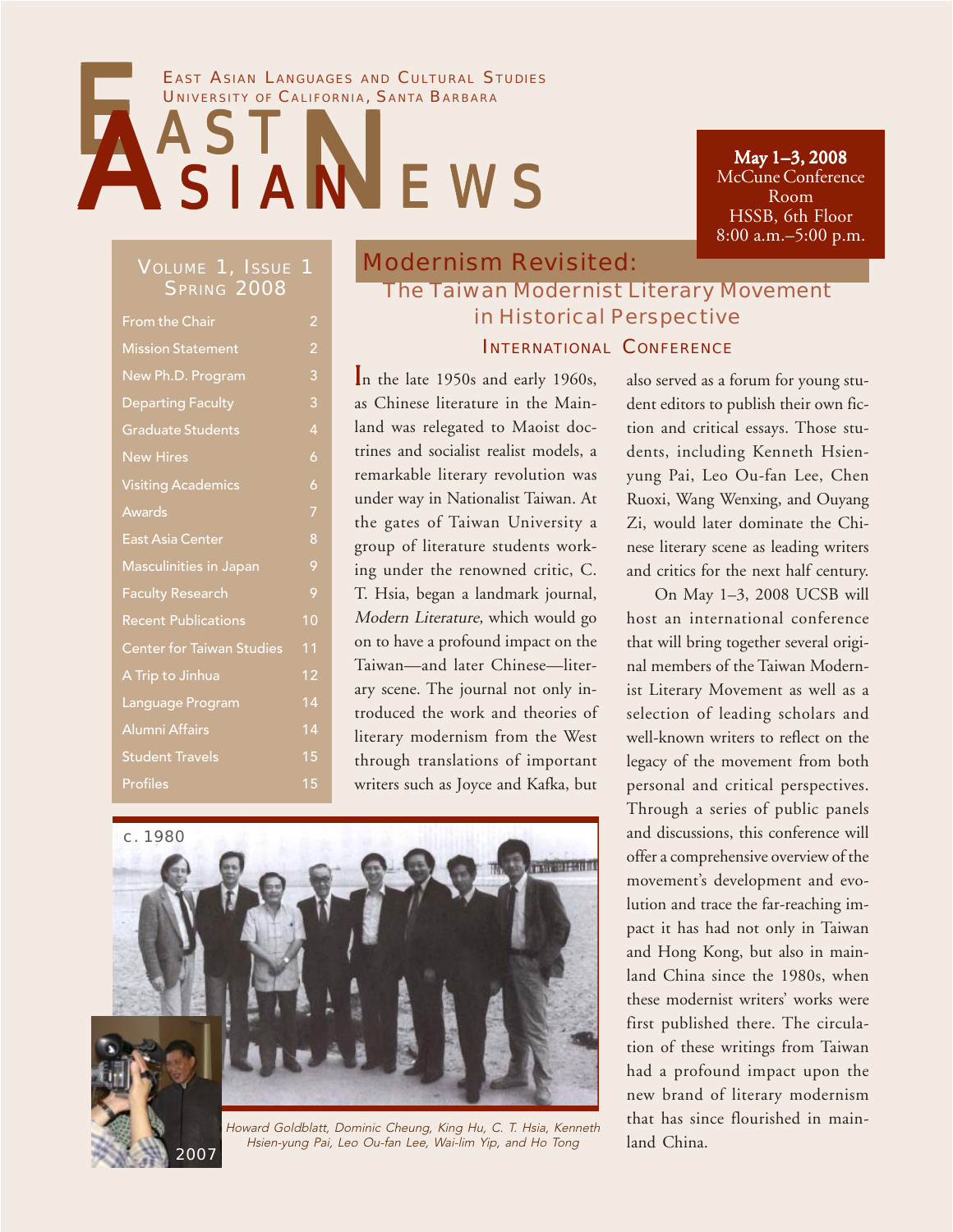## $\widetilde{\Phi}$  $\leq$  AVE THE ATE

May 1–3, 2008 Conference: Modernism Revisited Corwin Pavilion UCSB Organizers: Michael Berry, Ronald Egan, David Wang http://www.eastasian.ucsb.edu/

May 9–11, 2008 The Aesthetics of Imperialism: Matters of Time and Place **UCSB** 

#### **MISSION STATEMENT**

committed to providing students international cooperation and

### A Welcome from the Chair—

complex process of rebuilding our faculty, and we were extremely fortunate to find and hire two outstanding young scholars. Ann-Elise Lewallen, a scholar of modern Japan cultural studies, received her Ph.D. Greetings from the ever-so-fair climes of Santa Barbara. As chair, I am delighted to be writing for our first newsletter. Much has happened since the Department of East Asian Languages and Cultural Studies came into existence 16 years ago. In fact, much has changed in just the past three years, not the least of which has been the acceptance of our first class of Ph.D. students. There have been losses. Allan Grapard retired in spring 2006, bringing to three the number of retirements in a few short years. At the same time, we have been engaged in the in anthropology in 2006 from the University of Michigan. Focusing on the Ainu sub-culture of northern Japan, she will bring a generally understudied and new area of analysis (ethnic diversity, marginalization processes, interactions between humans and the environment), helping us to firmly situate Japan within the larger world—a step that needs to be made more forcefully. Xiaorong Li, a pre-modern Chinese literature scholar, received her M.A. in Chinese linguistics and Ph.D. in Chinese literature from McGill University in 2006, having received a B.A. in Chinese literature from Peking University. Her research is on women's poetry in late imperial China. Trained in traditional approaches to texts and literary history in the Literature Department at Peking University, the finest literature department in China, Li comes with a depth of knowledge of pre-modern texts and a philological expertise that will prove invaluable to all our students.

The department has also been involved in a number of major events and conferences these past two years. The west coast performances of the Peony Pavilion, produced by our emeritus colleague, Kenneth Hsienyung Pai was the highlight of fall 2006. The 80-member Suzhou Kunju opera troupe spent over a week in Santa Barbara, making themselves available to our students and opening rehearsals to our classes. The twenty hours of opera, sung entirely in Chinese, spanned three consecutive sold-out nights at the Lobero Theater. This was followed in March 2007 with the appearance of Yo-yo Ma's Silk Road ensemble on campus and at the Arlington Theater. Again, the department worked closely with Arts and Lectures in offering a general class on the art, music, religion, and cultures of Asia, Sights and Sounds of the Silk Road, featuring numerous guest lecturers from across campus, around the country, and abroad. The quarter culminated with an intimate inclass appearance of the ensemble. The Center for Taiwan Studies, ran its fourth international conference, focusing on Taiwan in Global Perspectives. The Center's ten years of publishing a journal on Taiwan studies, its regular hosting of Taiwan writers and scholars, and its organizing of conferences continues to affirm UCSB's prominence in the area of Taiwan studies. We also held an international conference on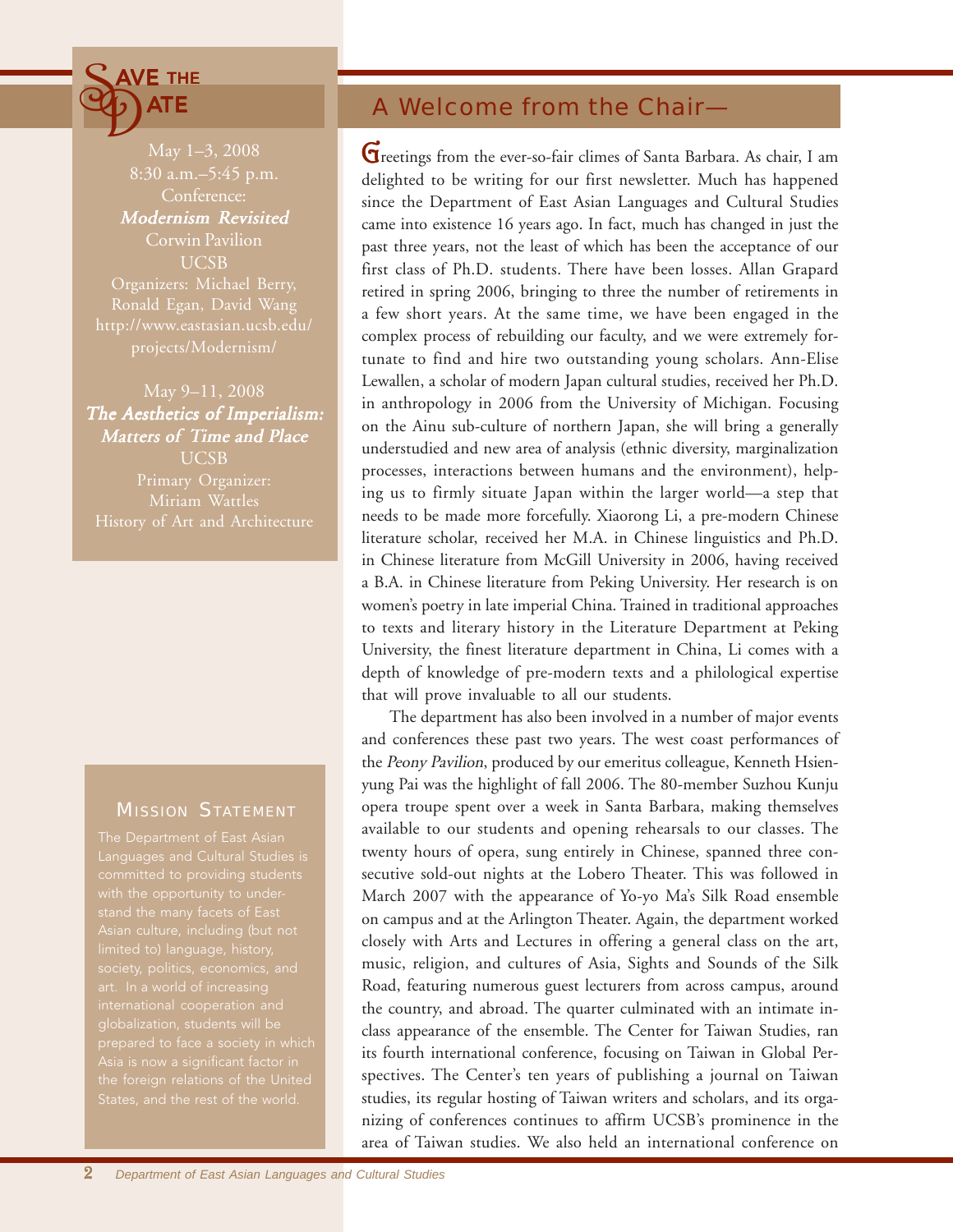

### **New Ph.D. Program** in East Asian Launched

A new Ph.D. program in EALCS was officially initiated fall 2007, expanding upon our long-time M.A. degree. The new Ph.D., open to students in Chinese or Japanese studies, is an interdisciplinary program with an emphasis on the cultural studies and the humanistic traditions of East Asia.

Students focus on course work in three specializations, which include Modern East Asian Cultural Studies, Cinema

and the Performing Arts, Buddhist Studies, Translation Studies, Taiwan Literature and Cultural Studies, Chinese-language Pedagogy and Linguistics, Literati Culture, and Early Modern Japanese Cultural Studies.

In addition, all students are required to take a group of four core graduate seminars designed to introduce them to key methodological and theoretic issues in the study of East Asia. These include a seminar on modern East Asian cultural studies; the theory and practice of translation; canon formation, periodization, and disciplinarity in East Asian studies; and bibliography and research methodology.

Students applying to the Ph.D. program should already be at an advanced level in Chinese or Japanese. Once admitted, students are expected to complete qualifying examinations in their three specializations at the end of their third year in the program, after which they move onto their dissertation research.

Fellowship support is available through campus-wide competitions for multi-year fellowship packages, through U.S. Department of Education Foreign Language and Area Studies (FLAS) fellowships and Departmental Block Grant funds. Teaching Assistantships in language and non-language courses are also available. For further information, please visit the EALCS website (www.eastasian.ucsb.edu) or contact Ronald Egan, Graduate Advisor (roneagan@eastasian.ucsb.edu). Other faculty members can also be consulted.

#### Chair's welcome, continued from page 2

Masculinities in Japan (see pg. 9). Finally, as this newsletter goes to press, we are preparing for a major conference on Chinese Literary Modernism, with many of its founding figures in attendance. This gathering of Chinese literary luminaries gives us the opportunity to celebrate the 70<sup>th</sup> birthday of Kenneth Hsien-yung Pai, one of the movement's central figures. This, we are certain, will prove to be an exciting conclusion to the 2007–2008 academic year.

Bill Powell, Chair

## FOND<br>TAREWELLS

Professor **Allan Grapard** retired from EALCS March 2007 after twenty-two years at UCSB. Grapard, holder of the International Shinto Foundation Chair in Shinto Studies, is a specialist in Japanese religions, history, and culture. In numerous publications, including The Protocol of the Gods: A Study of the Kasuga Cult in Japanese History (University of California Press, 1992), he developed a new model of understanding the interaction and mutual dependency of Buddhism and Shinto in economics, semiotics, politics, and cultural history, redefining the boundaries of religions in pre-modern Japan. Protocol of the Gods was awarded the Best Book in East Asian Studies from the University of California Press and the Berkeley Institute of East Asian Studies. Grapard's numerous articles and book chapters on the spatial and topographical dimensions of religious beliefs and practices in Japan have also opened new modes of inquiry.

A student at Kyoto University from 1968–1974, Grapard went on to receive the Superior Diploma of Advanced Research and Studies from the National Institute of Oriental Languages and Civilizations in Paris in 1977. He taught at the University of Colorado and Cornell University, and was also Research Fellow at the East-West Center of the University of Hawai'i. Grapard came to the UCSB Department of Religious Studies in 1985. He was a key member of the faculty group that founded EACLS, first as an independent program, and then a department in 1992. In 1997 he was appointed the first incumbent of the Shinto Chair, and in 1998 he joined EACLS as a full-time faculty member.

An exacting teacher and colleague, as intellectually demanding as socially gracious, Grapard inspired a generation of students to look with fresh eyes at the dynamics of Japanese religion and society. He is sorely missed by those of us in our department who had the honor of becoming his friends. He and his wife, Carolyn Isono-Grapard (UCSB Department of History), have relocated to Hawai'i, where they built a new house in celebration of their retirement.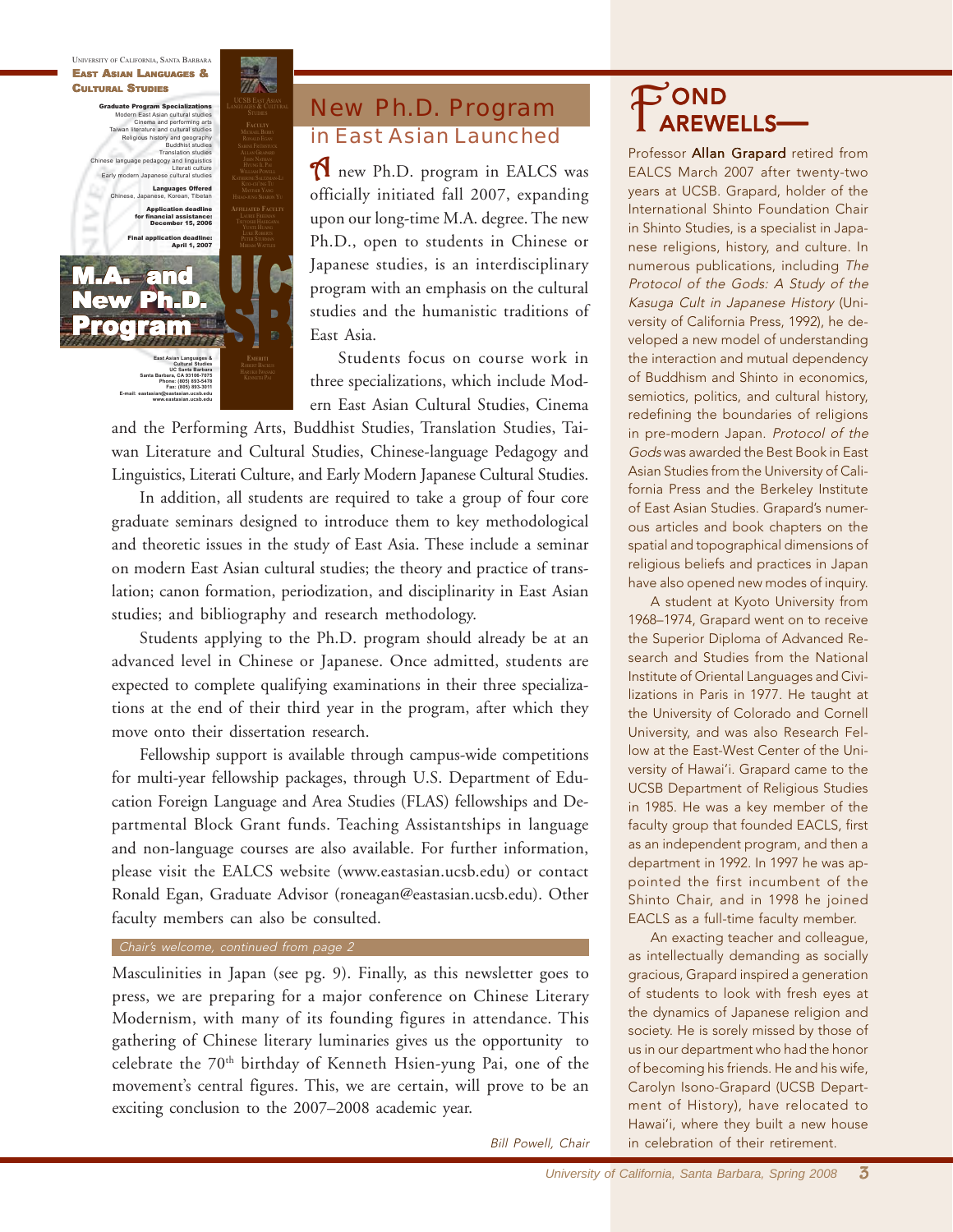Professor Haruko Iwasaki retired in fall 2005 after twelve years at UCSB. After many years of teaching at Princeton and Harvard Universities, she came to UCSB in 1993 with a Ph.D. from Harvard. At UCSB, Iwasaki taught courses in Japanese early modern and Meiji literature and advanced Japanese language. Students fortunate enough to study with her were guided through the complexities and beauties of classical, early modern, Meiji, and modern Japanese by her surpassing knowledge and carefullyconsidered method. There are few other professors who understand and present the range of linguistic texts that Iwasaki worked with and taught. As a rare expert in the marvelous, yet notoriously difficult Edo texts, she was sought out by both students and colleagues for help and guidance, and she always responded with generosity and a commitment to expanding the field of Edo studies.

Iwasaki's vast knowledge and expertise of Edo Japan led her to two main areas of focus: humorous literature of mid-Edo, about which her seminal research on cultural networks has inspired the work of many contemporary Edo scholars, and a nuanced and original reading of the cultural context and significance of netsuke, in which she explicates their meaning against and among other forms of Edo popular culture. Taken together, Iwasaki's highlyoriginal work has illuminated Edo cultural values and social practice, while providing a foundation of knowledge and approach to the study of Edo literature and culture from which so many of us have benefited immeasurably.

Iwasaki also worked tirelessly on behalf of EALCS. She devoted much effort to the improvement of our Japanese language program, which is thriving today. She was personally responsible for bringing the Takashima funds to our department. These monies have given us both the Takashima Chair for Japanese Cultural Studies, currently

## TAREWELLS— Introducing our Graduate Students–

Sarah Jane Babcock received her B.A. in Chinese Language and Literature from UC Berkeley in 2003. After three years of teaching elementary Chinese at a Buddhist seminary college in northern California, Babcock entered the M.A. program in East Asian Studies at UCSB. She is now in her second year, and will complete her degree in summer 2008. Her thesis focus is the Song Dynasty poet, Su Shi, and his correspondence and friendship with the Buddhist monks, Canliao and Foyin. Babcock received the Foreign Language and Area Studies (FLAS) grant for both years of the M.A. program.

A second-year M.A. candidate, **Joshua P. Dyer** is working under Ronald Egan on Song Dynasty literature and aesthetics. His thesis will investigate the use of musical imagery in the song lyrics of Yan Jidao. He also is interested in the practice of literary translation and recently contributed an English translation of Chang Hua-t'ang's "Bagusi's Home-Coming Road" to the Taiwan Literature: English Translation Series (No. 21, July 2007).

Ria Ludemann is completing her fourth year in the 5-year B.A./M.A. program in Asian Studies. Her concentration is on Japan, with her primary interests in Japanese to English translation and Japanese modern popular culture. She also enjoys exploring literature, linguistics, art, and music, both Japanese and otherwise. Outside of class, she plays go, video games, and the flute.

Matt Mewhinney is a second-year M.A. candidate in EALCS. He is interested in Japanese colonial literature and its relationship to the post-Meiji Japanese literary canons, specifically narratives that fall into the shi-shosetsu, or I-novel genre. His interests extend to Japanese linguistics, the history of Chinese orthography, and language pedagogy. He spends his spare time with a knife and cutting board, training to become a sushi chef.

Jennifer Muranaka, a first-year M.A. candidate, graduated from UCLA in 2004 with a B.A. in American Literature and Culture and a minor in Japanese. Her interest in Japanese studies was further sparked by the year she spent working for the JET Programme from 2004–2005. In her return to academia, Muranaka plans to enhance her knowledge of the Japanese language and culture, and intends to utilize her degree by teaching the language at a community college or working at the Japanese consulate in Los Angeles.

**Christina Threlkel** is a first-year M.A. candidate, considering research on the role of Christianity as an influencing factor in modern Chinese ethics as a thesis project. She obtained her undergraduate degree from Principia College (Elsah, Illinois) in Religion and World Perspectives.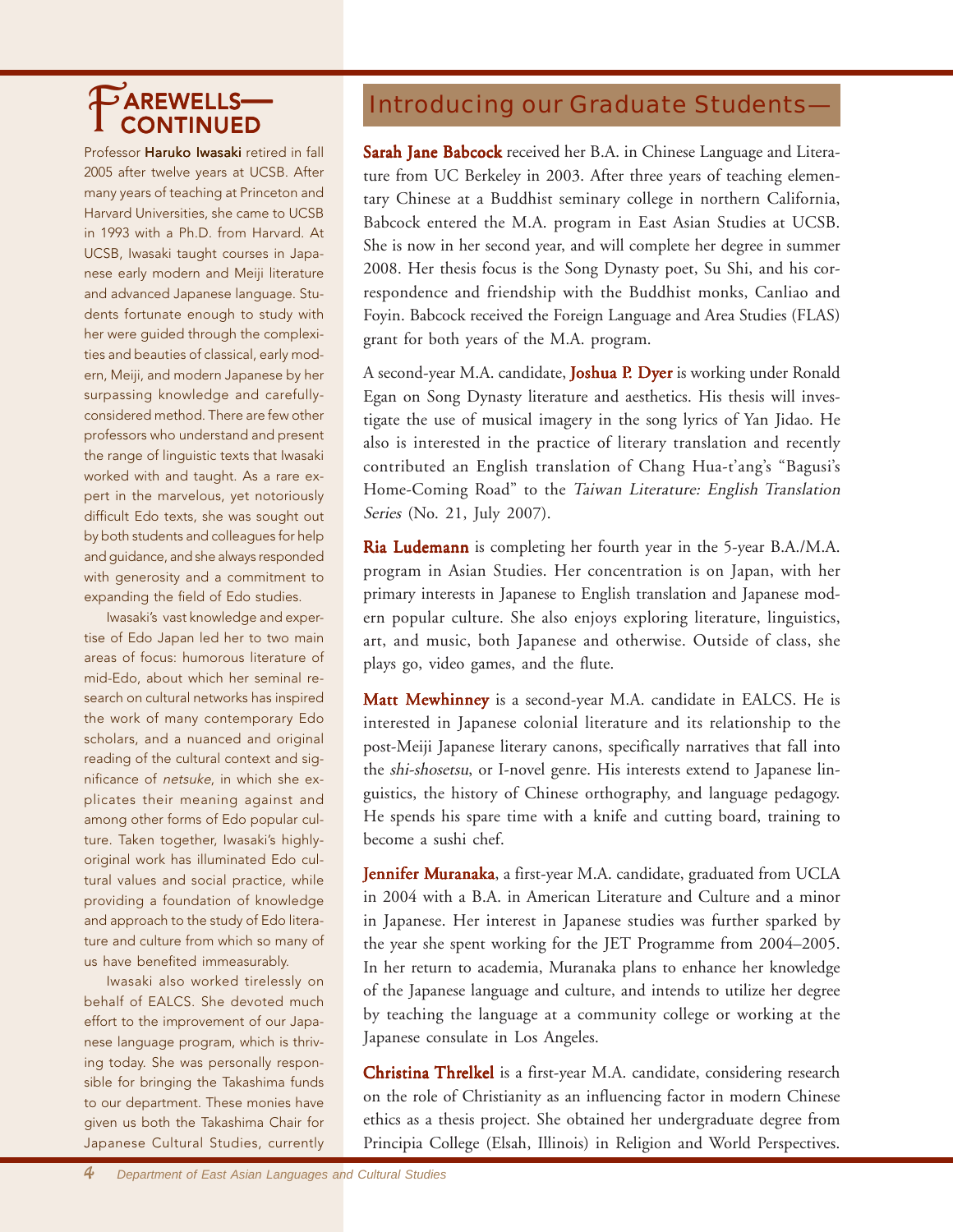A second-year M.A. candidate from China, Lianting Tu is interested in translation of modern Japanese literature. Far from her native land, she is grateful for the nurturing environment the EALCS faculty provides, going well beyond academic mentoring.

Shiying Pang is a second-year M.A. candidate in EALCS. Although she is not a Buddhist, she is interested in objectively studying Chinese Buddhism with a specific focus on social practice of female Buddhist groups during the Tang Dynasty. Her interests also extend to Buddhist canons, traditional Chinese literati culture, and Chinese pedagogy. She enjoys teaching and studying languages and is looking forward to teaching Chinese after graduation.

Tenzin Sherab is Tibetan, born to refugee parents in India. He received his early education in a Tibetan refugee school founded by His Holiness, the Dalai Lama in Dharamsala, India. Later, he spent many years as a Tibetan monk studying Buddhist philosophy, cognitive science, and meditation. Wanting to experience an American university education, he recently moved to the U.S. He joined EALCS fall 2007, transferring from the Religious Studies Department, where he had completed an M.A. in spring 2007. His emphasis in the EALCS M.A. program is Tibetan Buddhist studies. He works primarily under Professors William Powell and José Cabezón. Beyond Tibetan Buddhism, Sherab's research interest lies in the applied aspects of Buddhism in the socio-political and cultural arena. He is currently working on an M.A. thesis entitled, "The Discourse of Violence in Tibetan Buddhism," which he plans to expand for his Ph.D. dissertation. Sherab is especially excited about the challenge of learning yet another new language—Chinese. But what he enjoys most about being in this department is the true Californian spirit—accessible and friendly faculty, staff, and fellow graduate students.

Haiping Wu is a second-year M.A. candidate in EALCS. Her academic interests are applied linguistics and language pedagogy. She is currently working on the iconicity of Chinese word order, and trying to apply the theory of iconicity to explaining linguistic phenomena. She also is interested in Chinese pre-modern and modern literature, and would like to explore the pedagogical potentials of literature works in teaching Chinese as a second language. She is a good swimmer and ping-pong player.

Jiayin Zhang is a first-year Ph.D. candidate in EALCS. She is interested in traditional Chinese literature and literati culture of the Tang and Song Dynasties, particularly poetry and literary criticism. Her interests extend to Chinese art history, teaching pedagogy, and Chinese linguistics. With a passion for students and teaching, she wants to teach Chinese literature, language, and culture at the university level.

## $P$ AREWELLS-

held by Professor John Nathan, and a program endowment. Later, she spent many years cultivating and establishing formal ties for faculty and student exchanges with Nihon University, the largest private university in Japan.

Professor Iwasaki's myriad and invaluable contributions to her field, to the department, and to her students and colleagues have been instrumental in greatly strengthening both EALCS and the study of Edo literature and culture. She is sorely missed as a daily presence in the department, but with tremendous gratitude and admiration, we wish her the best for future endeavors.

After many years as specialist in Japanese linguistics and Japanese-language program director, Professor Tomiko Narahara retired in spring 2006. As the program director, Narahara worked with great diligence to raise the level of competence among language instructors, develop a more effective curriculum, and motivate a greater number of undergraduate students to study Japanese. She sought out and recruited highly qualified lecturers and devoted considerable time to the hiring, training, and supervision of the program's teaching assistants. The results of these efforts can be seen in the steady increase in the enrollment in Japaneselanguage courses and in the number of Japanese majors during her tenure as director. It is especially noteworthy that these increases occurred during a period in which the national enrollment in Japanese studies decreased.

As a scholar, Narahara was primarily concerned with Japanese syntax, concentrating on the Japanese copula. Praised as an innovative study by leading Japanese linguists, her book, The Japanese Copula: Forms and Function (New York: Palgrave Macmillan, 2002), fills a void in Japanese linguistic studies. We greatly miss Narahara and wish her a fulfilling and productive retirement.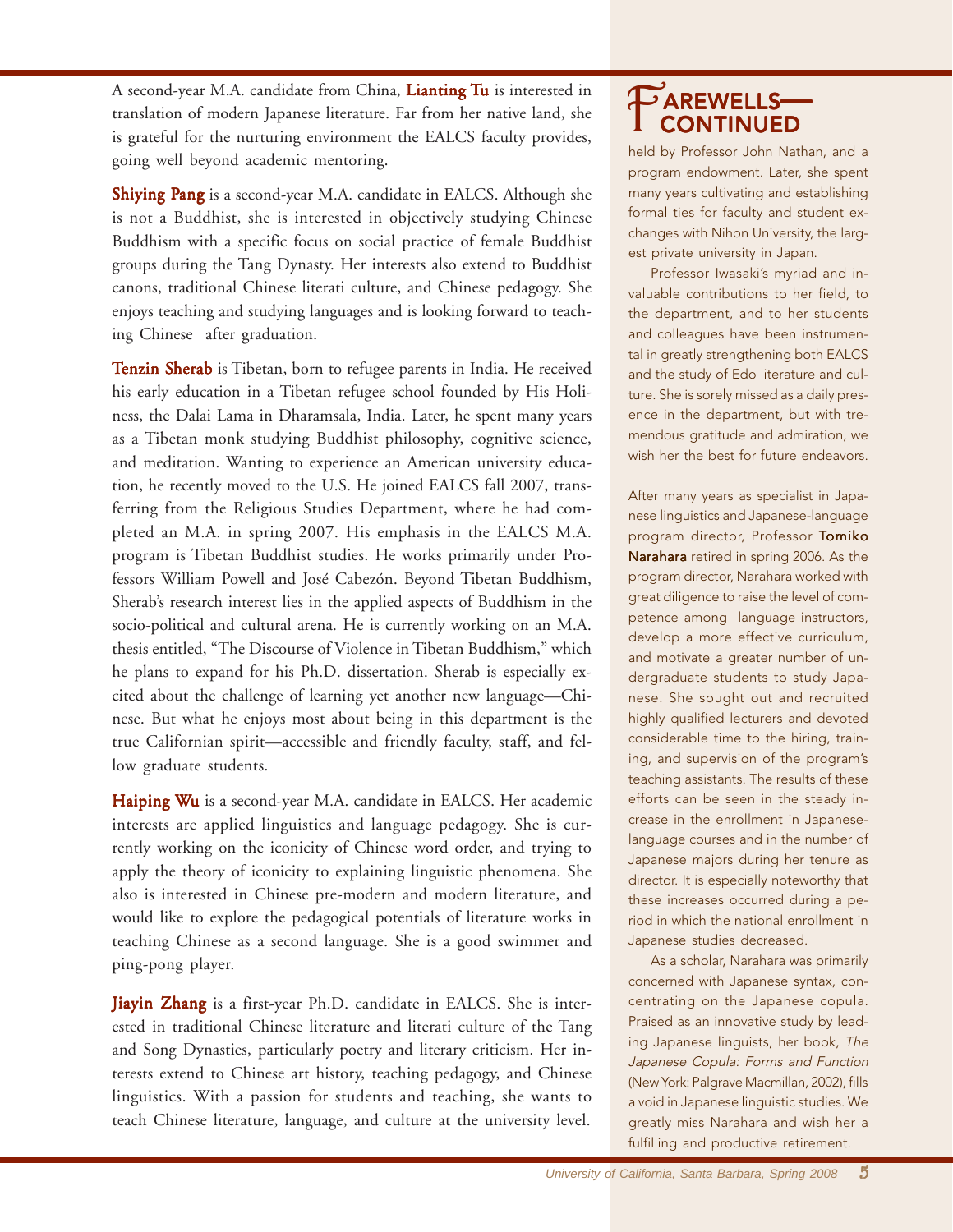

Dr. Akiyo Cantrell is welcomed as a new Japanese Language lecturer. She has a Ph.D. from the Linguistics Department at UCSB, and an M.A. in the Division of American Area Studies from Hiroshima University in Japan.

Peng Liu, a scholar and Ph.D. candidate from Fudan University, Department of Chinese Language and Literature is working on his dissertation on monk poets of the Mid-Tang and Late Tang Periods. He will be at UCSB until September 2009.

Yong-jin Park, Professor of Chinese Linguistics, Department of Chinese Language and Literature at Chonbuk National University, Jeonju-city, Jeollabukdo, Korea will continue to be at UCSB until February 2008.

From September 2007 to September 2008, Jun Wang, a Ph.D. candidate at Nanjing University, will spend the year conducting research on modern Chinese autobiography (1949–1979).



Atsuko Hayashi, a former EALCS Japanese Language Lecturer, died on June 18, 2007, in Long Beach, California. Born in Takasaki-shi, the Japanese native worked on campus from 1998–1999 and 2002–2005, before taking a tenure-track position at California State University, Long Beach, where she became an assistant professor. Hayashi was an innovative teacher, dedicated researcher, and prolific writer, admired by both her students and colleagues alike.

### New Hires in Modern Japanese Cultural Studies and Chinese Literature

Dr. Ann-Elise Lewallen, a recent Ph.D. in anthropology from the University of Michigan and currently postdoctoral fellow at Hokkaido University, will be joining EALCS on January 1, 2009. Lewallen received her Ph.D. in anthropology in 2006. Her dissertation was one of two nominations in anthropology for a Best Dissertation Award. Her dissertation project, "Hands that Never Rest: Ainu Women, Cultural Revival, and Indigenous Politics in Japan," reveals her



Ann-Elise Lewallen

broad interests in the study of urban and rural Japan, gender studies, and issues of indigeneity, ethnicity, and multiculturalism. That she has been able to establish intimate access to Ainu communities that are notoriously unreceptive of researchers, foreign or Japanese, is testament to Lewallen's extraordinary linguistic and sociocultural sensibilities. Lewallen is currently transforming this dissertation into a book that will arguably be a path-breaking contribution to our understanding of an emerging global discourse on indigeneity, or the politics of being indigenous, but with a gaze that meaningfully links this to and explores the experiences of relatively disempowered members of these indigenous communities. Lewallen is unique in her ability to cross conventional disciplinary and geographic boundaries. She will bring a generally understudied and new area of analysis (ethnic diversity, marginalization processes, interactions between humans and the environment) to EALCS, and will be an important addition to two Ph.D. emphases—modern Japanese cultural studies and language and cultural contact. She will complement our expertise in modern and contemporary sociocultural analyses in a manner that makes her a leader in current and future research currents in the field. Lewallen is planning to offer undergraduate and graduate courses that include the following themes: Japanese society and culture with an emphasis on hu-

man-environment relations; ethnic and social diversity in Japan; gender and sexuality in crosscultural perspective; society, culture and continuity in Japan; global indigenous movements and indigeneity in Asia; and race, ethnicity and nationalism.

Our Department will also welcome Dr. **Xiaorong Li** in Fall 2008 as a new faculty member, specializing in late imperial period Chinese literature. Li received her Ph.D. in 2006 from



Xiarong Li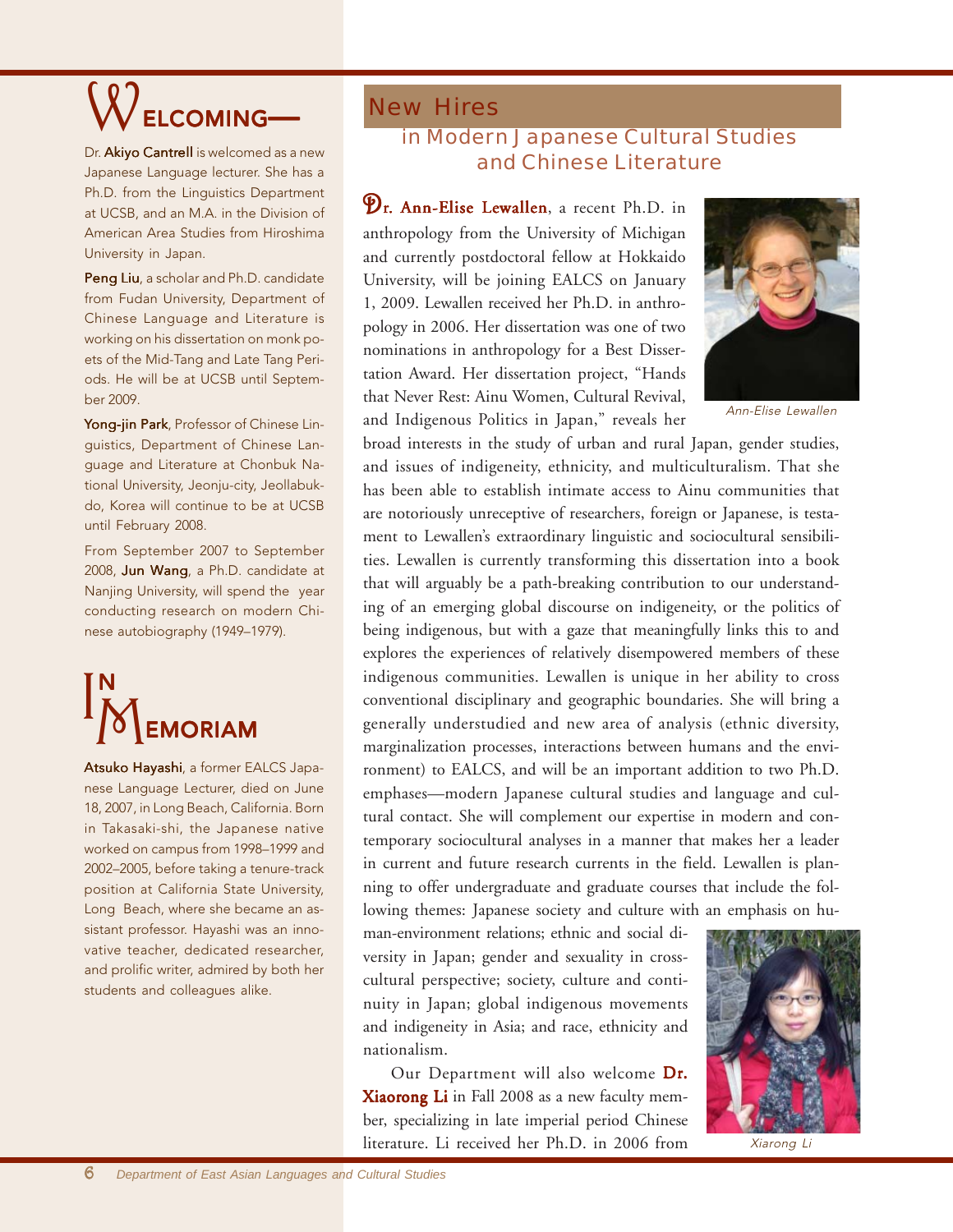McGill University in Montreal and is currently teaching at Swarthmore College in Pennsylvania. She has B.A. and M.A. degrees in Chinese literature and linguistics from Peking University. Li's research focuses on gender issues in literary history and women's writing of the Ming and Qing Periods. She will teach courses on Ming-Qing literature, women writers of imperial China, and gender issues in Chinese literary and cultural history, as well as Advanced Modern Chinese and Literary Chinese. Dr. Li was selected from a group of highly accomplished finalists in our job search this past Fall and Winter. EALCS is delighted that she has accepted our offer of appointment.



Mochizuki Memorial Awards, 2006–2007 Left to right: Akiyo Cantrell, Chikako Shinagawa, Jeffrey Hampton, Tomomi Sakuragi, Cheryl Gillette, Hiroko Sugawara, and Koji Furukawa

Drew Awards, 2006–2007 Left to right: Sharon Yih, Jonathan Benjamin, Bill Powell, Jennifer Hsu, Marti Mcelreath, Haiping Wu, Bella Chen, Shiying Pang, and David Madrid



Faculty, staff, and students from the Department of East Asian Languages and Cultural Studies at UCSB, 2007

## ONGRATULATING-

- Professor Michael Berry, Faculty Regents Award recipient, 2007–2008; tenured 7/1/07
- · Professor Sabine Frühstück, appointed Interim Chair of the Executive Committee of the UC Pacific Rim Research Program, 2007–2008, and continuing member of the Japan Foundation American Advisory Committee
- Koji Furukawa and Sunny Jung, Continuing lecturers

#### MOCHIZUKI MEMORIAL AWARDS 2006–2007

In Memory of Keiko Mochizuki, Japanese Lecturer, and Horace Y. Mochizuki, Professor of Mathematics, the following were awarded for outstanding performance in the Japanese language:

- Students: Jeffery Hampton and Cheryl Gillette
- Lecturer: Tomomi Sakuragi

#### DREW AWARDS 2006–2007

Made possible by the donation by Dr. and Mrs. Ernest H. Drew, the following were awarded for outstanding performance in the Chinese language:

- First-year Chinese Students: Nathan McGovern and Marti Mcelreath
- Second-year Chinese Students: Mackenzie Chapman and Jonathan Benjamin
- Third-year Chinese Students: Mary Trinh and Sarah Babcock
- Heritage Track Students: Sharon Hsu-Lun Yih and Yan Zheng
- Teaching Assistant Award: Haiping Wu and Fangqiong (Grace) Zhan
- Lecture of the Year Award: Bella Shu-Chuan Chen

#### FLAS RECIPIENTS

Second-year M.A. students: Sarah Babcock and Joshua Dyer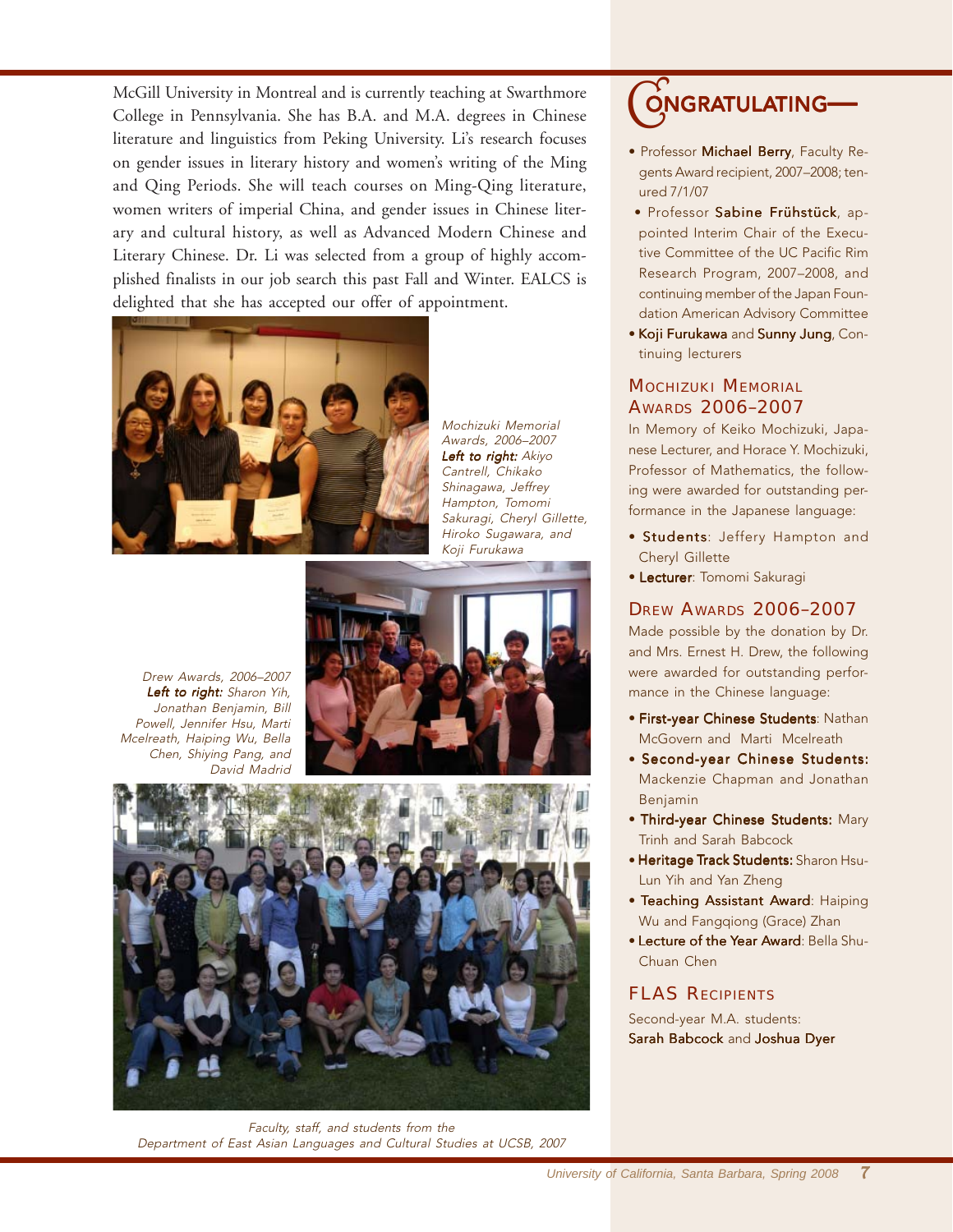

Tom Gill is an anthropologist and professor in the Department of International Studies, Meiji Gakuin University, Yokohama, Japan. While at the EAC he is pursuing a project on homelessness in a number of cities in Japan, the United States, and Britain. Gill is the author of Men of Uncertainty: The Social Organization of Day Laborers in Contemporary Japan (The State University of New York Press, 2001), and editor (with J. S. Eades and Harumi Befu) of Globalization and Social Change in Contemporary Japan (Melbourne: Trans Pacific Books, 2000).

Emily Zeamer, a Ph.D. candidate in the Department of Social Anthropology and a Weatherhead Center Graduate Student Associate at Harvard University, is particularly interested in narrative and visual cultures, modernity, religion, gender and class, media publics, and consumption practices. While at the EAC she is completing her dissertation, "Considering the Sacred in Small Things: Formations of Buddhism in Modern Thailand."

### East Asia Center News—

The East Asia Center (EAC) at UCSB (currently directed by Sabine Frühstück) includes an unusually qualified group of scholars, graduate students, artists, writers, and other affiliates interested in East Asian cultures. EAC strives to bring this diverse group of people together more often and creates occasions for the exchange of ideas across disciplinary boundaries and across the academy and the wider community.

#### RECENT EAC-SPONSORED EVENTS:

In response to Taiwanese nationalism and the curiosity that only forbidden archives can generate, histories of Japanese colonialism in Taiwan (1895–1945) have flourished since the lifting of martial law on the island in the 1980s. As participants and objects-of-inquiry in this scholarly renaissance, Taiwan's Indigenous Peoples have been portrayed as the most unfortunate victims of Japanese aggression, as pristine avatars of Taiwanese cultural diversity, and as symbols of the island's savage condition before Chinese immigration.

Through the eyes of an Aborigine-language interpreter known to history as "Kondo the Barbarian," Paul D. Barclay traces a history of Japanese-Taiwan Aborigine relations. Kondô's position in the colonial order of things suggests that the infamous Wushe rebellion of 1930 was the culmination of numerous bureaucratic bungles. From Kondo's perspective, bloody massacre was both preventable and predictable. Taking the warnings of Japanese subalterns seriously, Barclay argues that the chasm between field-grade functionaries and leading officials exemplifies structurally conditioned miscommunication between policy-makers in national capitals and the "men-on-the-spot" at the peripheries of territorially ambitious states. Kondo's story is thus a cautionary tale for the visionaries who believe the peoples of the world can be managed from a centrally located apex of power and knowledge.

Paul D. Barclay is author of numerous articles about Japanese imperial rule in Taiwan and is completing a book-length project on the Qing-Meiji transition in that colony. Professor Barclay is a recipient of a 2007–2008 National Endowment for the Humanities Fellowship.

In 1992 lesbian activist Kakefuda Hiroko published a book entitled "What it means to be a 'lesbian'"—a scathing attack on Japan's heteronormative mainstream culture. Kakefuda claimed that the category "rezubian" had becomeso closely aligned with male pornographic fantasy that it was impossible for her to reclaim the term to express her own female agency.

Yet how and why did this male colonization of "lesbian" sexuality take place in Japanese popular culture? During the Edo period, scant attention was paid to women's same-sex sexuality and Meiji and Taishoperiod discourses tended to contrast the "spiritual" quality of women's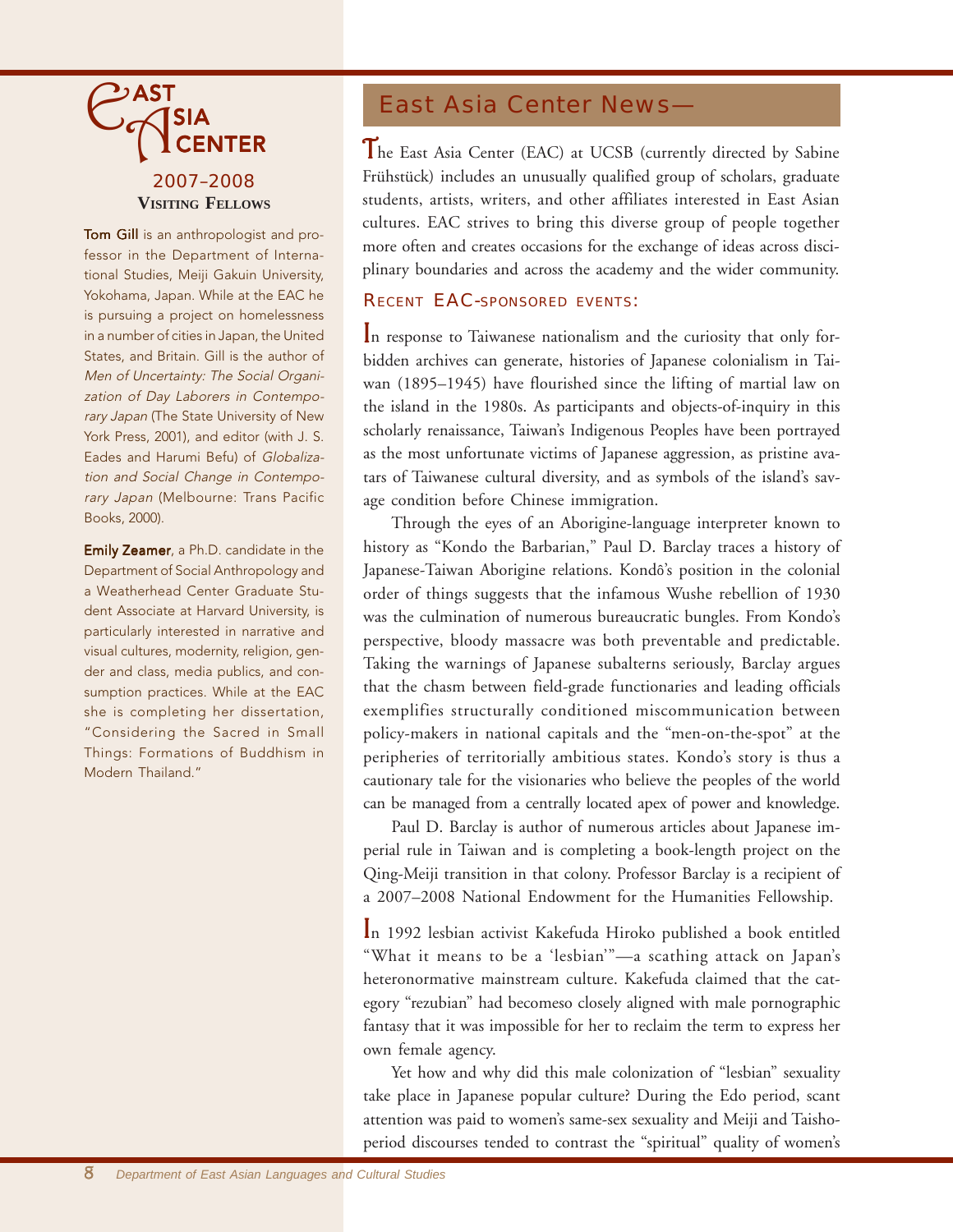"same-sex love" (doseiai) with the supposedly more carnal interests of same-sex desiring men. The immediate postwar period saw a rapid increase in discourse about "perverse desires" (hentai seiyoku) that likewise mainly focused on male agents. Indeed, the category "resubian" does not begin to appear until the late 1950s. However, there was some media interest in a range of perverse female characters—in particular the "sadistic woman," the "male-dresser," and the "Lesbos lover"—categories that expressed female agency at the expense of their male analogues, the "masochist man," the "female-dresser," and the "Sodomite." Although there is clearly a prurient interest in women's sexuality evident in these largely male-authored accounts, this presentation inquires whether it is also possible to read them as a recognition of increasing female agency in the context of the social reforms of the early postwar years.

Mark McLelland lectures in the sociology program at the University of Wollongong, Australia, and is the 2007–2008 Toyota Visiting Professor of Japanese at the University of Michigan. He is author of Male Homosexuality in Modern Japan (2000) and Queer Japan from the Pacific War (2005) and co-editor of Genders, Transgenders and Sexualities in Japan (2005) and Queer Voices from Japan (2007).

### Masculinities in Japan

The study of gender has greatly contributed to our knowledge of history and has challenged many preconceived notions of sociocultural phenomena and processes. The study of men and masculinity, however, has only recently begun in earnest, spearheaded in the United States by such works as R. W. Connell's, Masculinities (1995) or in Germany by Thomas Kühne's Männergeschichte—Geschlechtergeschichte (1996). In Japan such noteworthy volumes as On Men (Danseiron, ed. Yuko Nishikawa and Ogino Miho, 1999), Where Did Japanese Men Come From? Where Are They Going? (Nihon no otoko wa doko kara kite, doko e iku no ka, ed. Ito Satoru, Murase Yukihiro and Asai Haruo, 2001), Men and Masculinities in Contemporary Japan: Dislocating the Salaryman Doxa (ed. James Roberson and Nobue Suzuki, 2002), and some of the essays in Gendering Modern Japanese History (ed. Barbara Molony and Kathleen Uno, 2006) have paved the way for this still new direction in intellectual engagement.

Co-organized by Sabine Frühstück (University of California at Santa Barbara) and Anne Walthall (University of California at Irvine), Masculinities in Japan was held from January 31, 2007 through February 2, 2008, at the Upham Hotel, critically examining the struggle over, initiation into, and formation of masculinity in Japan from the seventeenth century until now.

A particularly apropos moment for such a workshop, sociologist

# $P$  ACULTY<br>RESEARCH-

**P**rofessor of Korean history and East Asian archaeology, Hyung Il Pai, has spent academic year 2007–2008 in Kyoto, Japan, at the International Research Center for Japanese Studies. She is part of a team research project, "Ownership and Spread of Culture," headed by Yamada Shoji, Professor of Information Science. Her research project title is "Tourism and the Dissemination of Japanese Cultural Properties: Museums, Monuments, and the Marketing of Heritage."

Lectures Pai has delivered in Japan and China in fall 2007 include: "Chosen ryoko annaisho ni miru Nihonjin no roman"[Touring "Beautiful" Korea in Pre-War Japan], at the International Research Center for Japanese Studies Forum, Campus Plaza, Kyoto; "Advertising the Beautiful Empire: Travel Brochures and the Commercialization of Ethnicity in Pre-War Japan," at the France-Japan Cultural Center, Tokyo; and "Touring the Ruins of Antiquity: Archaeological Photography and Travel Guide-books in Pre-War Japan," at the Tianjin University Graduate School of Architecture International Symposium on the Preservation of Historical Architecture and Sustainable Development.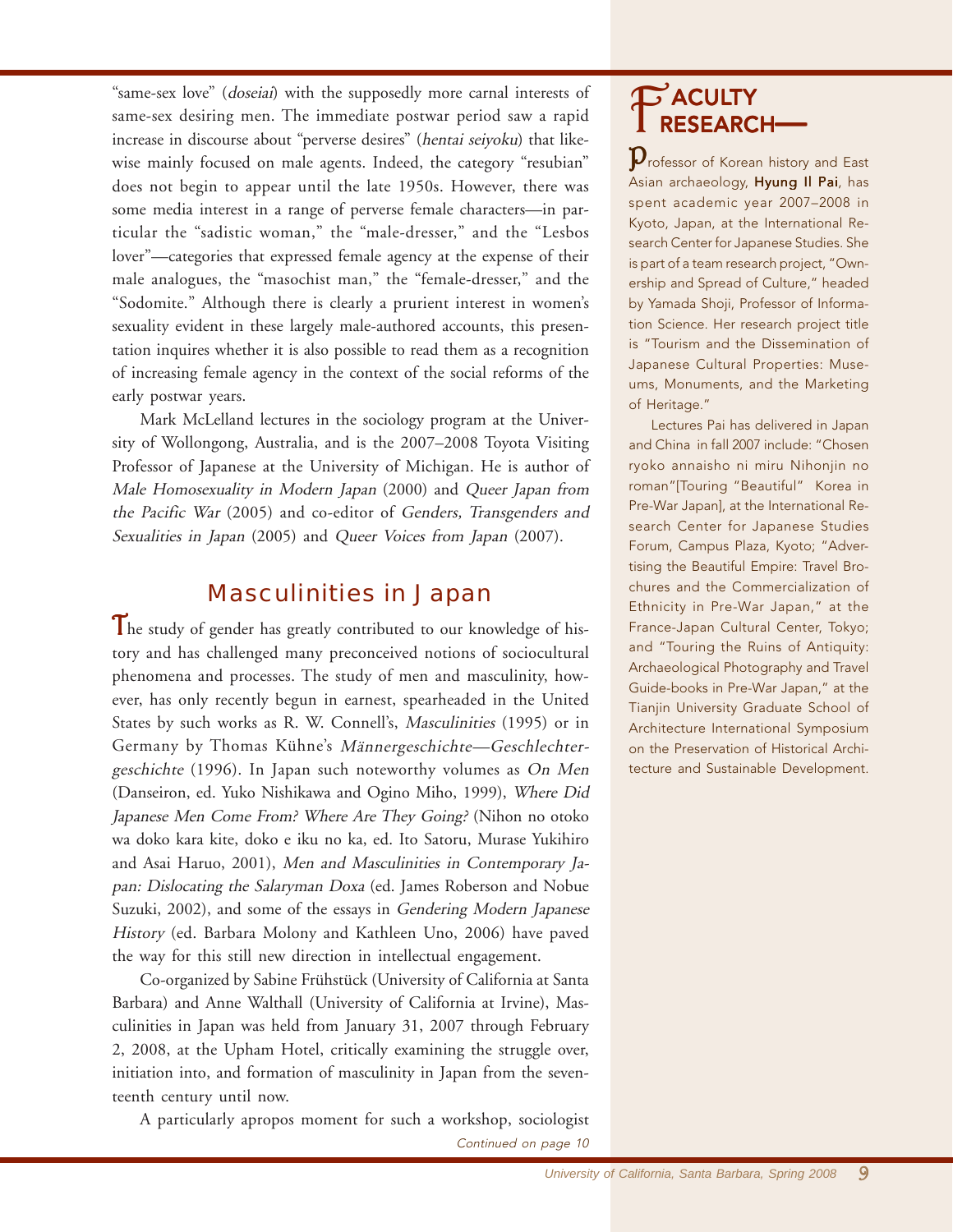# RECENT PUBLICATIONS

In summer 2007, Rye Field published Guangying yayu, the Chinese edition of Speaking in Images: Interviews with Contemporary Chinese Filmmakers, featuring Professor Michael Berry's interviews of twenty leading film directors from China, Taiwan, and Hong Kong. In winter 2008, Columbia University Press will publish The Song of Everlasting Sorrow, an epic novel by Wang Anyi, translated by Michael Berry and Susan Chan Egan. Generally regarded as one of the most important works of Chinese fiction of the second half of the twentieth century, this book marks a major contribution to the body of Chinese literature in English translation.

Professor Sabine Frühstück's book on the Self-Defense Forces in present-day Japan, Uneasy Warriors: Gender, Memory and Popular Culture in the Japanese Army has been published by the University of California Press in 2007.



The Japanese edition, titled Fuan na heishitachi: Nippon no Jieitai kenkyu, was published by Hara shobo in 2008. See also http://www.ucpress. edu/books/sale/pages/ 10616.html.

Lecturer Sunny Jung's translation of Ko Un's Abiding Places, Korea South and North (together with Hillel Schwartz, published by Tupello Press) was selected by the Austin Poetry Book Prize to be one of the top four poetry books to be published in English during the 2006–2007 academic year. The first civilian to be invited to North Korea (by his former political cellmate, Kim Dae-Jung), Ko Un's poetry was inspired by his travels throughout the Korean peninsula. In Abiding Places, Ko Un transfigured his homeland in lovely, observant, and penetrating poems uniting ancient and modern, secular and spiritual, art and politics—South and North.

#### Continued from page 9—Masculinities

Ito Kimio recently claimed "Japanese masculinity is in crisis." He suggested that the present is the beginning of an era marked by a series of distinct "men's problems:" The inability to marry despite a desire to do so, the rising divorce rate among middle-aged and older men, and a number of role strain phenomena due to the perception that conventional roles no longer reap the customary rewards with respect to individual fulfillment, material gain, or social respect, while no new roles have yet materialized. This sense of crisis also seeps from former Prime Minister Hashimoto Ryutaro's critique of Japanese men as incapable of caring for their families because they did not undergo military training. It is constantly reinforced by the self-doubt expressed by some of Japan's most prominent men, ranging from pop art icon Murakami Takashi, who proposes that Japanese men have never overcome the childlike condition attributed to them by allied occupation Commander General MacArthur to rightwing demagogue and Tokyo Mayor Ishihara Shintaro, who is eager to turn Japan's Self-Defense Forces into a fullblown military and thus restore a "normal state" with "real men" in charge.

The workshop was interdisciplinary in nature, including anthropological, sociological, and historical perspectives, consciously avoiding the conventional tropes of seemingly hegemonic masculinity that have been dealt with in earlier scholarship such as the samurai, the male Kabuki actor who enacts female personae, and the white-collar worker. Instead, the workshop sought to move beyond stereotypes to identify, analyze, and theorize about some of the key modes of masculinity within their respective historical settings. Participants were encouraged to address the theme of masculinity within the context of larger epistemological issues and to direct their discussions to the identification of modes of masculinity underwritten and under-theorized in Japanese studies, ranging from townsmen and artisans of the seventeenth century to the gender of robots in the twenty-first century. The workshop explored sites where formations of masculinity are formulated, contested, and renegotiated in a dialectic response to historical transformations, including the impact of new technologies, knowledge and normativizing institutions.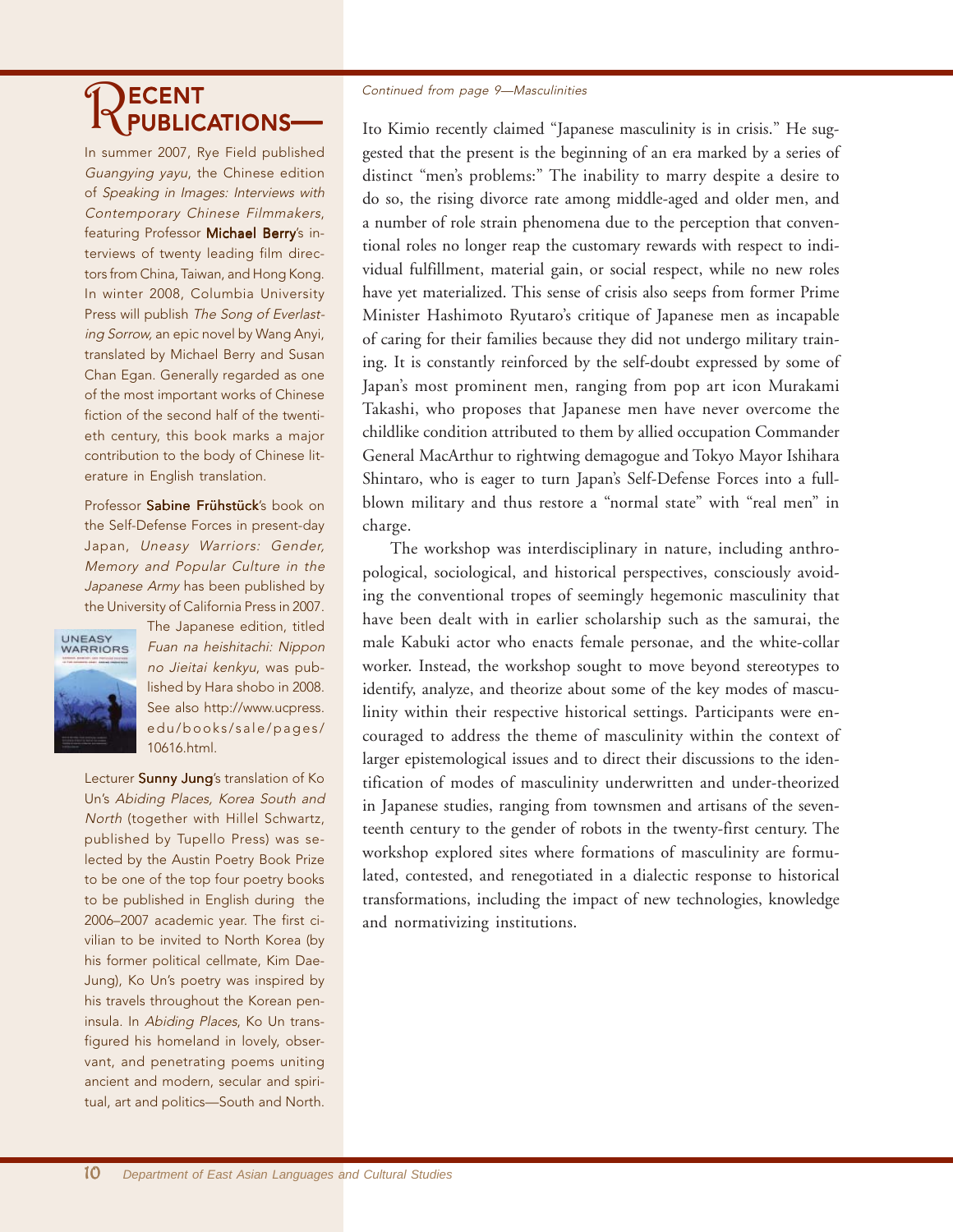### Center for Taiwan Studies—

#### **ONGOING PROMOTION OF TAIWAN STUDIES AT UCSB**

The Center for Taiwan Studies (CTS), made possible by the Lai Ho and Wu Cho-liu Endowed Chair in Taiwan Studies in 2003, has been at the forefront nationwide in the promotion of Taiwan studies. Regularly sponsoring the publication of translations of Taiwan literature, visiting writers, international conferences, cultural events, and academic lectures on the UCSB campus, the CTS activities during 2007 include:

- Co-sponsorship of a lecture by David R. Ambaras (North Carolina State University) entitled "'Sudden Masses' and 'Social Losers': Everyday Tensions and Settler Anxieties in Colonial Taiwan"
- Co-sponsorship of a three-week visit to Taiwan for twelve students to experience an intensive language program at the Mandarin Training Center in Taipei and a guided tour to favorite Taiwanese tourist spots
- Co-sponsorship of video screenings—Taipei's Bohemians and The Rhythm in Wulu Village—two documentaries giving the viewer a glimpse into the subcultures of Taiwan
- Co-sponsorship of a November talk by Paul D. Barclay, in which he traces a history of Japanese-Taiwan aborigine relations;
- Hosting an international conference entitled "Taiwan Studies in Global Perspectives," with 29 scholars from Japan, Taiwan, Australia, Great Britain, France, Canada, and the United States participating
- A three-year agreement between the Cultural Division, Taipei Economic and Cultural Office in Los Angeles (TECOLA), and the UC Regents, providing for ongoing support of the CTS, and funding programs of Graduate Fellowships and Support, Taiwan Studies Undergraduate Awards, Taiwan Studies Visiting Lectureships, and Postdoctoral Research Fellowships
- Publication of the Proceedings of the 2006 UCSB Conference in Taiwan Studies— Taiwan Literature and History, Taiwan Literature: English Translation Series, Volumes 20 and 21, both developing the theme of nostalgia

#### THER TOR **ENTER FOR** AIWAN  $\dddot{\mathcal{S}}$ TAIWAN SCHOLARSHIP **WINNERS** • Kristin Addis

- Nathaniel Bayer
- David Madrid
- Bernet Reed

#### TAIWAN LITERATURE AWARD

For praiseworthy effort and outstanding performance in studying Chinese and Taiwan literature:

• David Madrid

# RECENT PUBLICATIONS

Edited by Professors Kuo Ch'ing Tu and Robert Backus, the Center for Taiwan Studies' journal, Taiwan Literature: English Translation Series, Issue 21, became available in July 2007, publishing stories, poetry, essays, and studies on the theme of nostalgia and longing for the homeland. A second issue on nostalgia, focusing on narratives of longing for times gone by, was published in January 2008.

In Transpacific Imaginations: History, Literature, Counterpoetics, by Yunte Huang, professor of English and affiliate professor of EALCS, explores how American literature is enmeshed with the literatures of Asia. The book begins with Western encounters with the Pacific: Yunte Huang reads Moby Dick as a Pacific work, looks at Henry Adams's not talking about his travels in Japan and the Pacific basin in his autobiography, and compares Mark Twain to Liang Qichao. Huang then turns to Asian American encounters with the Pacific, concentrating on the "Angel Island" poems and on works by Theresa Hak Kyung Cha, Lawson Fusao Inada, and Araki Yasusada.

Huang's argument that the Pacific forms American literature more than is generally acknowledged is a major contribution to our understanding of literary history. The book is in dialogue with cross-cultural studies of the Pacific and with contemporary innovative poetics. Huang has found a vehicle to join Asians and Westerners at the deepest level, and that vehicle is poetry. Poets can best imagine an ethical ground upon which different people join hands. Huang asks us to contribute to this effort by understanding the poets and writers already in the process of linking diverse peoples.

Harvard University Press, http:// www.hup.harvard.edu/catalog/ HUATRA.html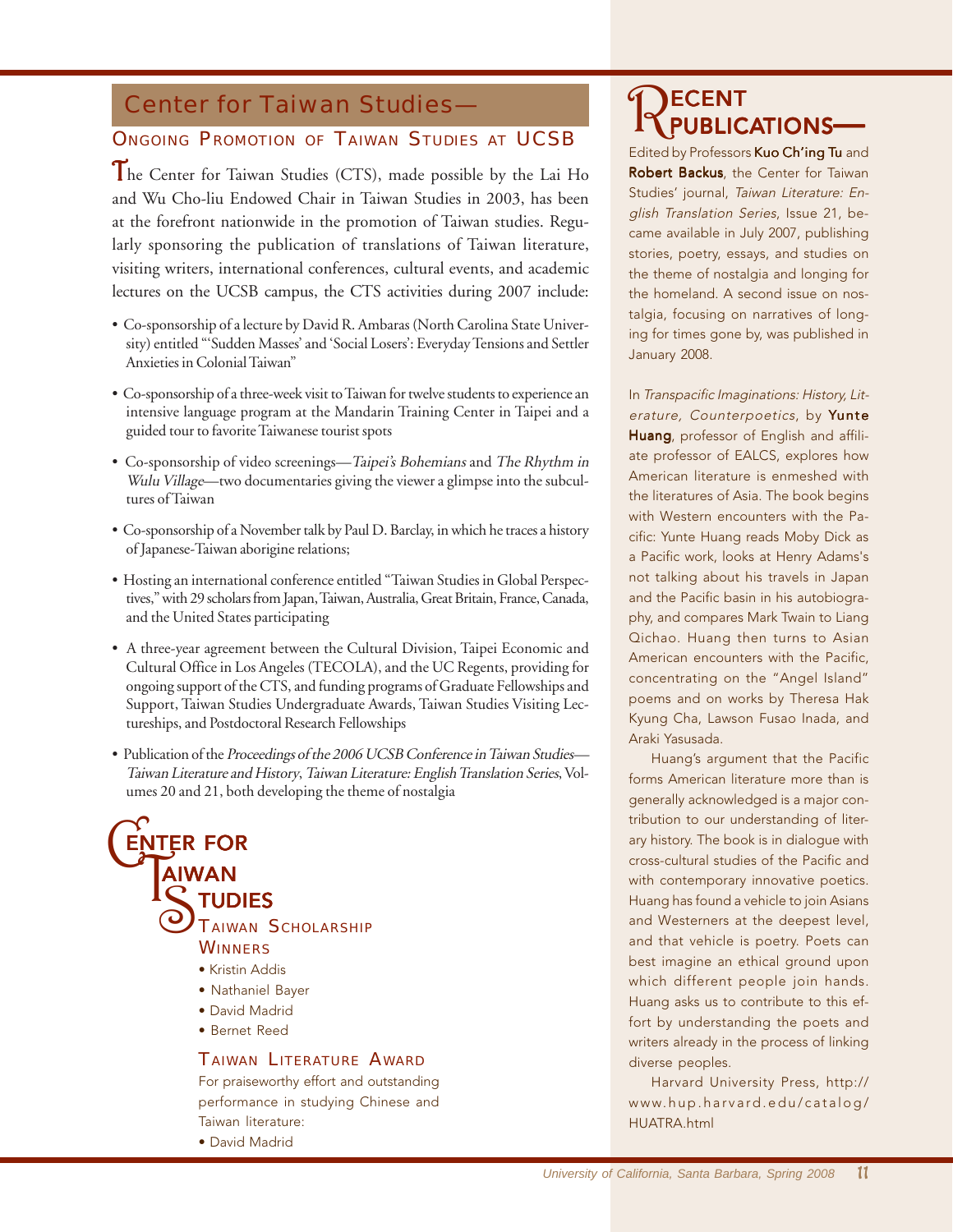# RECENT PUBLICATIONS

Coauthored with Kim Yong, Professor Suk-Young Kim (Department of Theatre and Dance) has published Long Road Home: Testimony of a North Korean Camp Survivor, (Columbia University Press). She also published two articles, "Gulag, the Musical: Performing Trauma in Yoduk Story" (2008) and "Springtime for Kim Il-sung in Pyongyang: City on Stage, City as Stage" (2007), in TDR: The Drama Review. Some of her other publications include "Russian Symbolist Drama as Rituals: G. Gippius' Sacred Blood and A. Blok's Puppet Show," Poetics. Self. Place: Essays in Honor of Anna Lisa Crone (Bloomington, IN: Slavica, 2007) and "Crossing the Border to the Other Side: Dynamics of Interaction between North and South Koreans in Joint Security Area and Spy Li Chul-jin," Frances Gateward ed., Seoul Searching: Culture and Identity in Contemporary Korean Cinema (Albany: SUNY Press, 2007).

Professor Hsiao-jung Yu's research in Chinese linguistics focuses primarily on historical and applied linguistics. In historical linguistics she has conducted research in applying linguistic analysis to resolving questionable authorship, identifying translators of Buddhist sutras, and dating Chinese literary works. Her current research in this field has concentrated on exploring external influences on the changes of the Chinese language, such as the influence of translated Chinese Buddhist sutras and the language policy when China was under the Mongol and Manchu control. She has collaborative research projects with China (Peking University and Chinese Academy of Social Sciences) and France (The Centre de Recherches Linguistiques sur l'Asie Orientale, Centre National de la Recherche Scientifique). Her new book manuscript, entitled "Zhuan ji Baiyuanjing" yufa yanjiu [The Language of "The Sutra of One Hundred Karmic Tales"],

### A Trip to Jinhua, Zhejiang— In Search of the Past

When I can find the time, one of the most rewarding things for me to do is to visit historical sites in China that connect, in one way or another, with my interests and current research projects. I was lucky to be able to do so for three weeks in fall 2007. After completing stopovers for more conventional academic activities in Hong Kong and Guangzhou, I flew to the boom town of Yiwu in mid Zhejiang Province, and from there to Jinhua, which is located about two hours by train southwest of Hangzhou. Nowadays, if people have heard of Jinhua, it is probably for the delicious "Jinhua Hams" that are the city's modern claim to fame. Although local marketing companies want us to believe that Jinhua Hams have been satisfying hungry consumers for over a thousand years, my own interest in Jinhua was not limited to the culinary (although it did not exclude the culinary either). During the period of cultural history that I study, the Song Dynasty, Jinhua was a cultural center and home to a distinguished group of scholars, philosophers, statesmen, and poets. Li Qingzhao (1084–1150s), China's most celebrated woman poet, lived for the last twenty-five years of her life in Jinhua. Local residents—justifiably proud of her choice of their city as her final home—have established a Li Qingzhao Memorial Hall in honor of her. I traveled to Jinhua to see that memorial hall.

Li Qingzhao's decision to remove herself to Jinhua is itself of some interest. Her decision followed soon after the dissolution of what for her was a disastrous second marriage (after she had been widowed by her first husband). This second marriage lasted all of one hundred days, and ended when Li Qingzhao brought suit against her new husband for malfeasance in office. So humiliated was she by the whole experience of having remarried only to divorce the man soon thereafter that, as she declared in a letter to a friend, she could no longer bear to be seen in the high society of the capital of Hangzhou (where the remarriage took place) and needed to hide herself away. Jinhua was the

haven to which she escaped in the 1130s.

The Li Qingzhao Memorial Hall in Jinhua is attached to Bayong Tower, an ancient structure that is situated at the remnants of the ancient city wall, overlooking the river that flows through the modern city. Owing to its commanding view of the sur-



Statue of Li Qingzhao at the Memorial Hall in Jinhua, Zhejiang. Behind is her poem on the Bayong Tower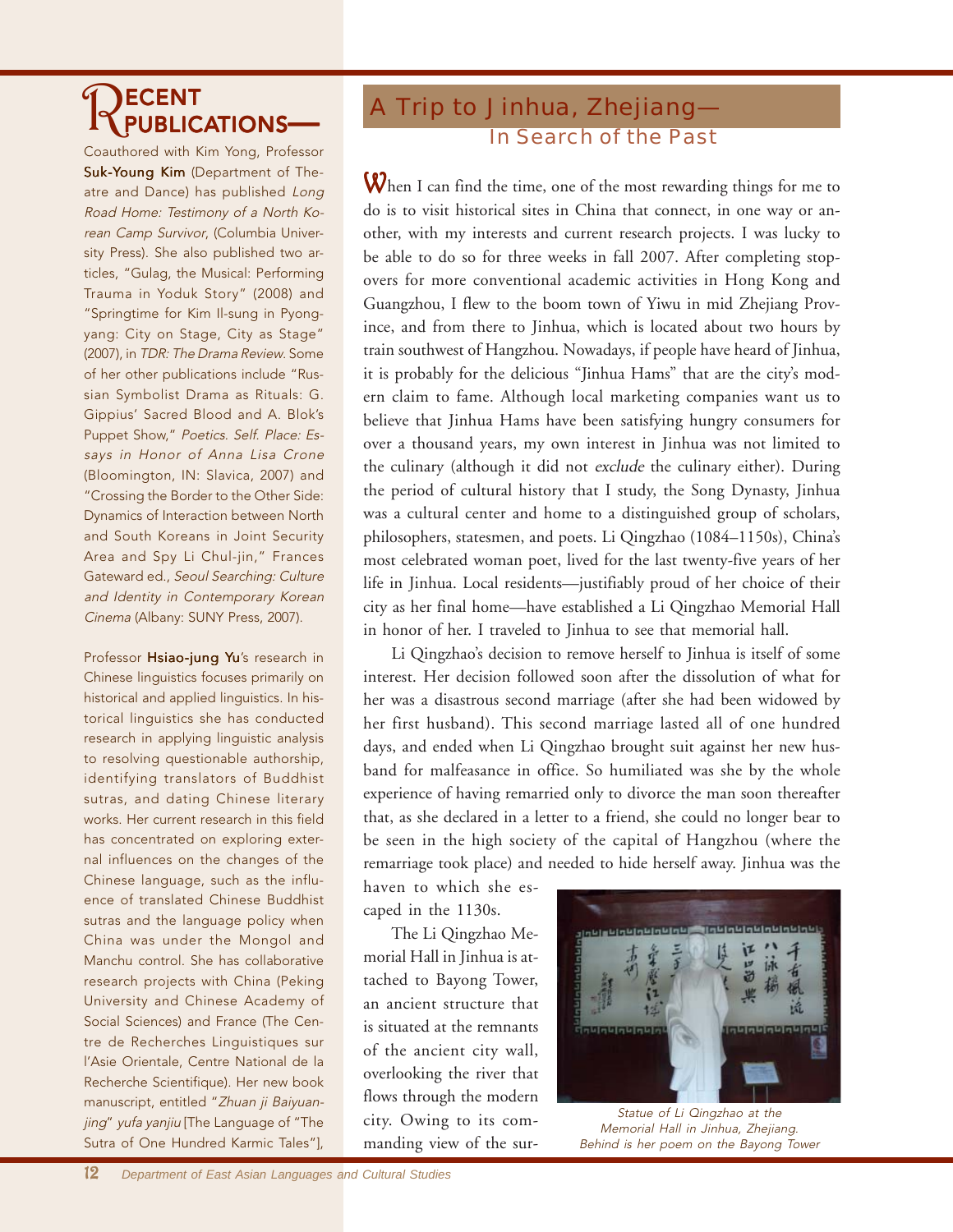

Grand Hall in the palace of Attendant King (Li Shixian), commander of the Taiping Rebellion forces in Zhejiang

signature piece about this tower, describing the view it provides and the troubled era in which she visited it, is a short poem that Li Qingzhao wrote when she ascended the tower. Her quatrain has eclipsed the dozens of others that were written there by eminent officials and scholars.

Also of interest in the memorial hall itself is that this is the only one of four memorial halls or museums in the P.R.C. devoted to Li Qingzhao that so much as mentions her second and disastrous marriage. In the other memorial halls (all of them in her native Shandong), the awkward fact that Li Qingzhao remarried at all is completely omitted from detailed chronological accounts of her life that are put on display.

Jinhua has another historical site of considerable interest, completely unrelated to Li Qingzhao. It is the palace of Li Shixian, who was commander of the Taiping Rebellion armies in Zhejiang. The palace is known as the Residence of the Attendant King, after Li's rebel title. Built in 1861, the palace is the largest and best preserved Taiping Rebellion structure in all of China. It consists of multiple meeting halls, courtyards, and residences. One stone-floored plaza, used to assemble and drill the rebel army, is said to have been large enough to accommodate one hundred thousand soldiers. The attendant king himself clearly had imperial aspirations, as he filled his palace with stone dragon carvings. The palace buildings are famous for the large mural paintings that decorate the walls. Many of the murals, still in good condition, contain rebus images intended to bring divine blessings to the rebel cause. One battlefield banner on display is less subtle. Written in large, crude characters, the rhyming motto declares: "The long hairs (i.e., rebels) kill the demons, kill and kill some more." Viewing the banner one can readily imagine how terrifying the Taiping hordes must have been to the imperial Qing Dynasty officials (the "demons") who were unlucky enough to encounter them.

> Ronald Egan Professor of Chinese Literature and Aesthetics

rounding landscape, Bayong Tower was a favorite site that was visited by travelers and notables through the centuries. Literary persons invariably took the opportunity to write a poem on the occasion of visiting the tower. But the poem that has become the

# RECENT PUBLICATIONS

accepted for publication by the Beijing/ Shanghai-based Shangwu yinshuguan, is a comparative study of the Sanskrit "The Sutra of One Hundred Karmic Tales" and the translated Chinese version. In applied linguistics, Yu's primary interests are in language-teaching theory and methodology, context and culture in language learning, and second-language acquisition. Yu embraces the professional growth she has attained in researching these topics and encourages academics with similar interests to join her in the ongoing exploration of these areas.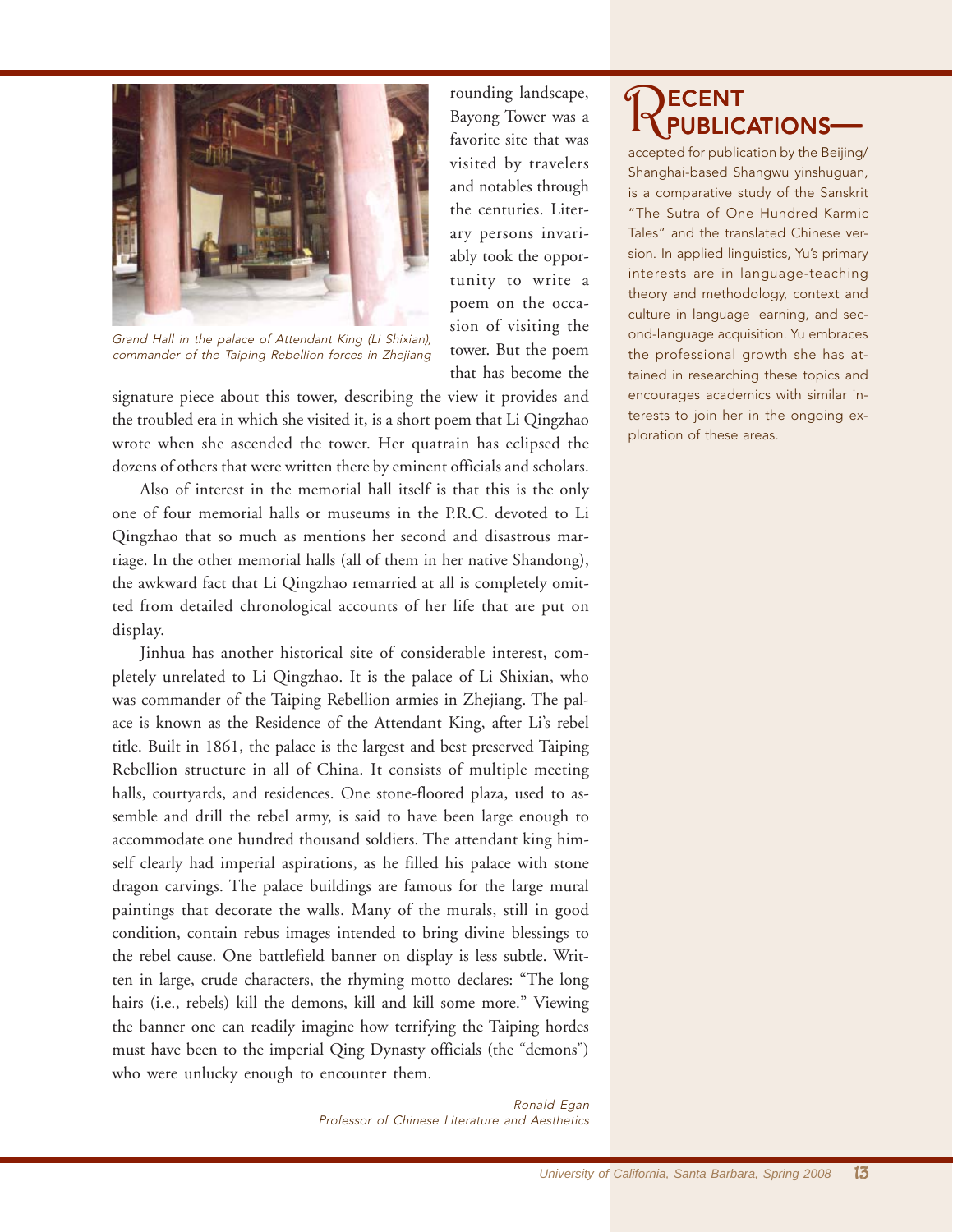# **ALUMNI**

Ph.D. student in Asian Languages at Stanford with a primary field in modern Chinese literature, intellectual and cultural history, writes about her experiences at EALCS: "Santa Barbara is the most enchanting place in the world. I feel so thankful for destiny bringing me to UCSB. Those were my beginning days in academic research as well as in a foreign country; I am deeply grateful to my professors who were always supportive and encouraging. My advisor, Professor Ronald Egan, showed me some of the most exquisite aspects of my own cultural tradition and guided me to reexamine it from the perspective of American sinology. His supervision sowed the seeds for my current work. There are many beautiful moments and fond memories about life in Santa Barbara, which I recall again and again the illuminating seminars, the lunches with my close friends on the campus beach, the memorable parties with my professors and my intelligent and amusing classmates. I miss them all."

Alumna Fangqiong Zhan writes: "During my two years in the Department of East Asian Languages and Cultural Studies at UCSB, I was able to study with Professor Sharon Yu, who specializes in historical Chinese linguistics and language pedagogy. I also worked with other professors in the department, particularly those specializing in literary Chinese, early modern Chinese literature, and translation theory and practice. I was exposed to diverse academic viewpoints and methodologies that I had never encountered before. Further, the program provided me with opportunities to establish contacts with other scholars through attending conferences and working with visiting scholars and specialists in Chinese studies. The experiences at UCSB nourished my intellect and built the foundation for my current academic life."

#### Focus on

## **A**<br>Alumna Zhang Yu, currently a first-year **Japanese Language Program**

Our Japanese language program has been rapidly expanding in the past two years. We currently have five lecturers and a total of 213 students enrolled in the language courses in Winter 2008. Japan 2 has six sections team-taught by lecturers Hiroko Sugawara, Chikako Shinagawa, Tomomi Sakuragi, and Akiyo Cantrell. Japan 5 has four sections, taught by Chikako Shinagawa and Koji Furukawa. Japan 120B also has two sections, taught by Koji Furukawa and Tomomi Sakuragi. Japan 130B has eighteen students and is taught by Hiroko Sugawara.

During summer 2007 we organized two gatherings for students who previously took Japanese courses. Our new lecturer, Akiyo Cantrell, took the lead to bring together about twenty students from different levels of Japanese to practice Japanese during the summer. This not only provided students with the opportunity to practice their language skills and share their summer activities, but to enjoy a Japanese movie together as well. Japanese high school students taking summer English courses in the ESL program at UCSB were invited to the second gathering, giving the entire group the opportunity to share languages and cultural experiences, as well as to make new friends.

Four lecturers attended a workshop of the Teachers of Japanese in Southern California (TJSC) in November 2007. The topic of the workshop was "How to Teach Culture." This is an invaluable opportunity to learn how colleagues at other universities are incorporating cultural aspects in their Japanese classes and how we can use Japanese pop culture, such as animation and televisiondramas, to teach culture in class. In addition to the TJSC workshop, the regional workshop of the California Association of Japanese Language Teachers on December 9, 2007 was an opportunity to exchange ideas on how to improve students' listening proficiency and comprehension.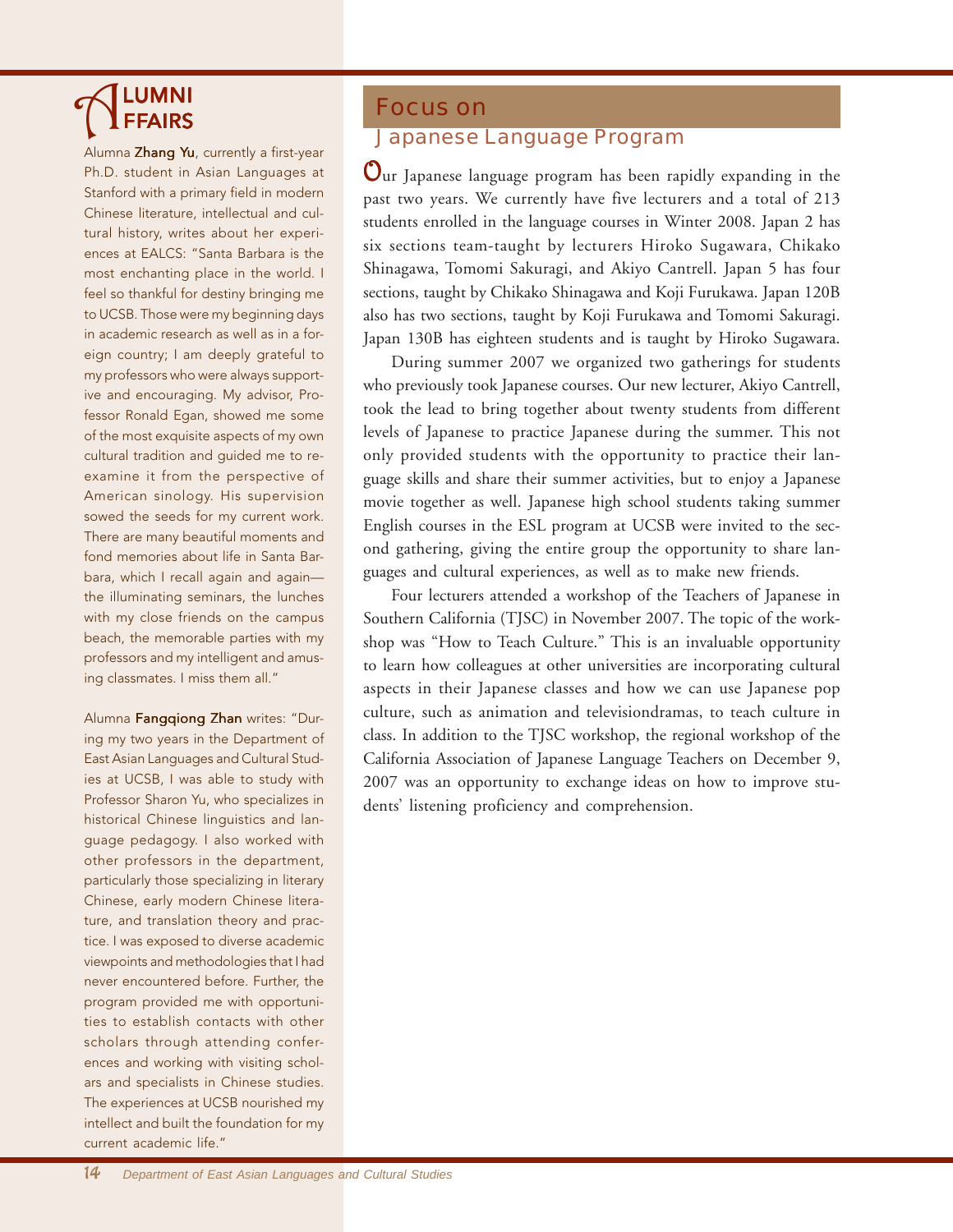## STUDENT<br>**STRAVELS**

 $\bigcap$  10-day trip was taken by ten students in the 9th Summer China Trip. The program included three weeks of intensive study of Chinese language at Nanjing Normal University and one-week tour to Shanghai and Beijing. Information about this program can be obtained by emailing guan@eastasian.ucsb.edu.



Students at the Temple of Heaven

I decided, rather spur-of-one moment, to visit Taiwan this past summer when our language instructors presented the opportunity in class and a classmate begged me to go. I agreed, thinking of it as only a summer vacation, but never considered the profound effect it would have on me! Not knowing what to expect, it was only when I arrived that I finally realized what an amazing opportunity I had been given.

Taiwan boasts of beautiful scenery, amazing food, kind people, and extremely hot weather! The cities are diverse, fusing the ancient with the modern, and our group was privileged to see a great many sights through our university's program. When we were not practicing Mandarin in our intensive language classes, we were out seeing the sights, smelling the aromas, and trying out our awkward language skills. I was pleased to find people eager to help and jubilant when we were mutually intelligible. Maybe Mandarin is not so difficult after all!

Taiwan struck me for its beauty, progressiveness, and most profoundly, its people. Everyone was kind, generous in every capacity, and helpful in repeating sentences slowly to my untrained ear. I am grateful for the patience they showed that helped me to progress quickly throughout my one-month stay. The confidence people demonstrated in my ability reassured me, and everyone—from my instructors to people I met on the street—showed such an eagerness to introduce me to the diversities of Taiwanese culture and contribute to my minimal



vocabulary. What was a spontaneous decision resulted in the high point of my summer and one of my most enriching and fulfilling trips. Taiwan—a country that throbs with energy and vitality—is definitely worth a visit.

Hannah Dunham, UCSB

## **PROFILES—**<br>Jeropiles— CHINESE LECTURERS

Lecturer Bella Shu-Chuan Chen teaches first-year Chinese. She is passionate about teaching, organizes student activities, and reaches out to the local Chinese American community. Through the CTS and in collaboration with fellow lecturer, Jennifer Hsu, Chen arranges a summer trip to Taiwan for our students each year. The intensive language-learning experience in Taipei enhances the students' skills and reinforces the UCSB Chinese-language program, while simultaneously providing a valuable cultural experience. Chen serves as editor of the Santa Barbara Chinese American Association Newsletter. Equipped with teaching experience and administrative skills, she has helped develop the curriculum for the Chinese School in Santa Barbara, and helps train new teachers, provides resources, and oversees school maintenance.

Jennifer Hsu, language instructor in the Department of East Asian Languages, was recognized by The Independent (October 4, 2007, p. 34) for her innovative initiative in establishing a Chinese School in the Santa Barbara community in 1994. The success of the program is ongoing; it currently enrolls about 80 children and helps to maintain their Mandarin skills and traditional Chinese culture and values. Hsu also hopes to establish Mandarin classes in the Santa Barbara School District system.

Lecturer Daoxiong Guan annually arranges for students to participate in a three-week program of intensive Chinese-language instruction at Nanjing Normal University, in Nanjing, China. Ten students participated in 2007's summer program, the ninth trip Guan arranges, which also included one week of touring Shangai and Beijing.

Information about future trips can be obtained by contacting Guan at guan@eastasian.ucsb.edu.